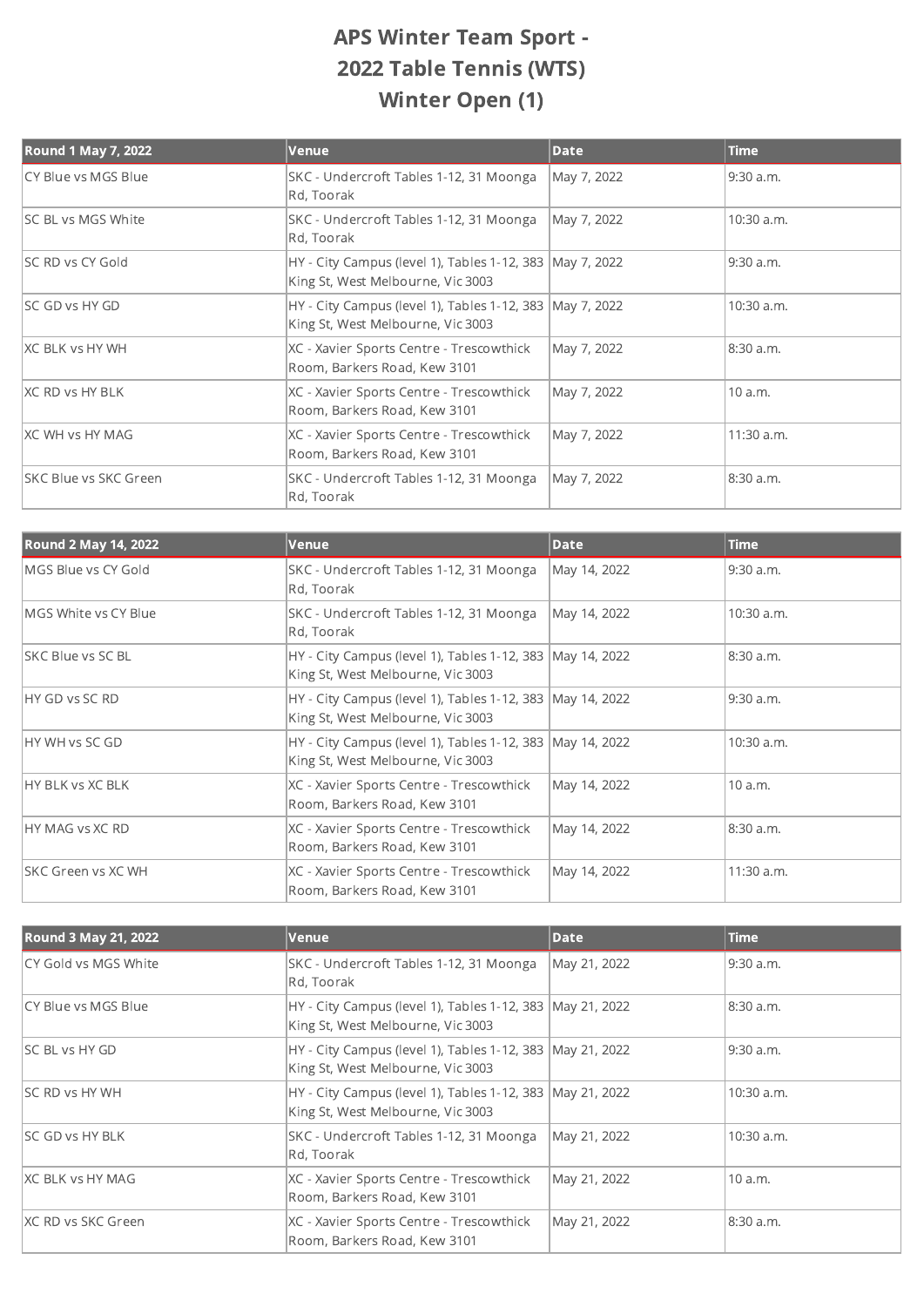| IXC WH vs SKC Blue | $ XC - Xavier Sports Centre - Trescowthick   May 21, 2022$ | $11:30$ a.m. |
|--------------------|------------------------------------------------------------|--------------|
|                    |                                                            |              |
|                    | Room, Barkers Road, Kew 3101                               |              |

| <b>Round 4 May 28, 2022</b> | Venue                                                                                            | <b>Date</b>  | <b>Time</b>  |
|-----------------------------|--------------------------------------------------------------------------------------------------|--------------|--------------|
| IXC WH vs CY Gold           | HY - City Campus (level 1), Tables 1-12, 383   May 28, 2022<br>King St, West Melbourne, Vic 3003 |              | 8:30 a.m.    |
| HY GD vs CY Blue            | HY - City Campus (level 1), Tables 1-12, 383   May 28, 2022<br>King St, West Melbourne, Vic 3003 |              | $9:30$ a.m.  |
| HY WH vs SC BL              | HY - City Campus (level 1), Tables 1-12, 383   May 28, 2022<br>King St, West Melbourne, Vic 3003 |              | 10:30 a.m.   |
| HY BLK vs SC RD             | HY - City Campus (level 1), Tables 1-12, 383   May 28, 2022<br>King St, West Melbourne, Vic 3003 |              | 11:30 a.m.   |
| HY MAG vs SC GD             | SKC - Undercroft Tables 1-12, 31 Moonga<br>Rd, Toorak                                            | May 28, 2022 | $9:30$ a.m.  |
| <b>ISKC Green vs XC BLK</b> | XC - Xavier Sports Centre - Trescowthick<br>Room, Barkers Road, Kew 3101                         | May 28, 2022 | 8:30 a.m.    |
| SKC Blue vs XC RD           | XC - Xavier Sports Centre - Trescowthick<br>Room, Barkers Road, Kew 3101                         | May 28, 2022 | $11:30$ a.m. |
| MGS Blue vs MGS White       | XC - Xavier Sports Centre - Trescowthick<br>Room, Barkers Road, Kew 3101                         | May 28, 2022 | 10 a.m.      |
|                             |                                                                                                  |              |              |

| <b>Round 5 June 4, 2022</b> | Venue                                                                                          | <b>Date</b>  | <b>Time</b> |
|-----------------------------|------------------------------------------------------------------------------------------------|--------------|-------------|
| CY Gold vs HY GD            | SKC - Undercroft Tables 1-12, 31 Moonga<br>Rd, Toorak                                          | June 4, 2022 | $9:30$ a.m. |
| CY Blue vs HY WH            | HY - City Campus (level 1), Tables 1-12, 383 June 4, 2022<br>King St, West Melbourne, Vic 3003 |              | 8:30 a.m.   |
| <b>SC BL vs HY BLK</b>      | HY - City Campus (level 1), Tables 1-12, 383 June 4, 2022<br>King St, West Melbourne, Vic 3003 |              | $9:30$ a.m. |
| <b>SC RD vs HY MAG</b>      | HY - City Campus (level 1), Tables 1-12, 383 June 4, 2022<br>King St, West Melbourne, Vic 3003 |              | 10:30 a.m.  |
| ISC GD vs SKC Green         | SKC - Undercroft Tables 1-12, 31 Moonga<br>Rd, Toorak                                          | June 4, 2022 | 8:30 a.m.   |
| IXC BLK vs SKC Blue         | XC - Xavier Sports Centre - Trescowthick<br>Room, Barkers Road, Kew 3101                       | June 4, 2022 | 8:30 a.m.   |
| XC RD vs XC WH              | XC - Xavier Sports Centre - Trescowthick<br>Room, Barkers Road, Kew 3101                       | June 4, 2022 | 11:30 a.m.  |
| MGS White vs MGS Blue       | XC - Xavier Sports Centre - Trescowthick<br>Room, Barkers Road, Kew 3101                       | June 4, 2022 | 10 a.m.     |

| <b>Round 6 June 18, 2022</b> | <b>Venue</b>                                                                                    | <b>Date</b>   | <b>Time</b> |
|------------------------------|-------------------------------------------------------------------------------------------------|---------------|-------------|
| HY WH vs CY Gold             | HY - City Campus (level 1), Tables 1-12, 383 June 18, 2022<br>King St, West Melbourne, Vic 3003 |               | 10:30 a.m.  |
| <b>HY BLK vs CY Blue</b>     | HY - City Campus (level 1), Tables 1-12, 383 June 18, 2022<br>King St, West Melbourne, Vic 3003 |               | 11:30 a.m.  |
| <b>IHY MAG vs SC BL</b>      | SKC - Undercroft Tables 1-12, 31 Moonga<br>Rd, Toorak                                           | June 18, 2022 | $9:30$ a.m. |
| <b>ISKC Green vs SC RD</b>   | SKC - Undercroft Tables 1-12, 31 Moonga<br>Rd, Toorak                                           | June 18, 2022 | 8:30 a.m.   |
| <b>SKC Blue vs SC GD</b>     | SKC - Undercroft Tables 1-12, 31 Moonga<br>Rd, Toorak                                           | June 18, 2022 | 11:30 a.m.  |
| IXC WH vs XC BLK             | XC - Xavier Sports Centre - Trescowthick<br>Room, Barkers Road, Kew 3101                        | June 18, 2022 | 8:30 a.m.   |
| MGS Blue vs HY GD            | XC - Xavier Sports Centre - Trescowthick<br>Room, Barkers Road, Kew 3101                        | June 18, 2022 | 10 a.m.     |
| MGS White vs XC RD           | XC - Xavier Sports Centre - Trescowthick<br>Room, Barkers Road, Kew 3101                        | June 18, 2022 | 11:30 a.m.  |

| Round 7 July 23, 2022 | <u> </u> Venue | Date | Time |
|-----------------------|----------------|------|------|
|                       |                |      |      |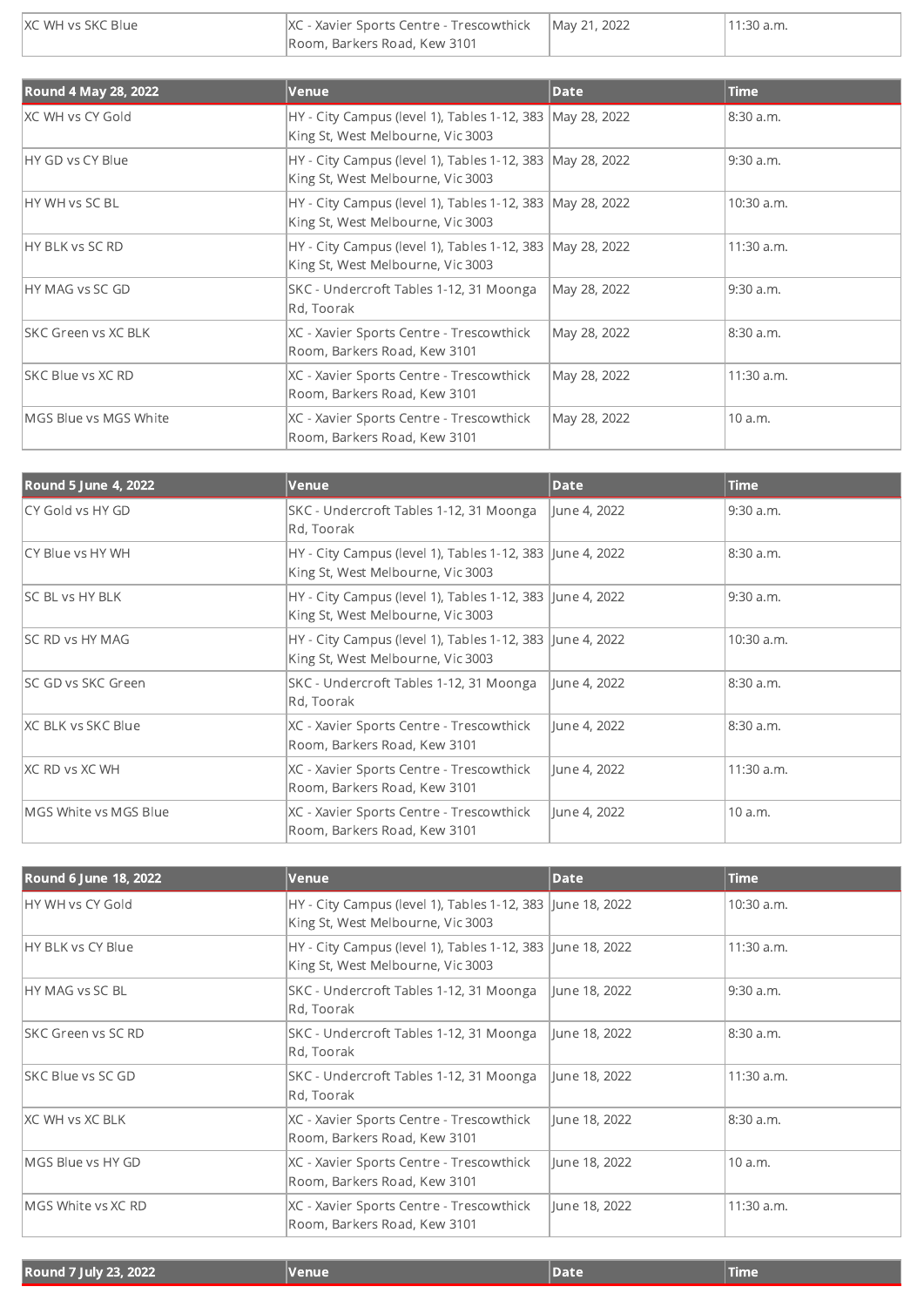| <b>CY Gold vs HY BLK</b>   | HY - City Campus (level 1), Tables 1-12, 383 July 23, 2022<br>King St, West Melbourne, Vic 3003 |               | 8:30 a.m.  |
|----------------------------|-------------------------------------------------------------------------------------------------|---------------|------------|
| CY Blue vs HY MAG          | HY - City Campus (level 1), Tables 1-12, 383 July 23, 2022<br>King St, West Melbourne, Vic 3003 |               | 9:30 a.m.  |
| <b>ISC BL vs SKC Green</b> | SKC - Undercroft Tables 1-12, 31 Moonga<br>Rd, Toorak                                           | July 23, 2022 | 8:30 a.m.  |
| <b>SC RD vs SKC Blue</b>   | SKC - Undercroft Tables 1-12, 31 Moonga<br>Rd, Toorak                                           | July 23, 2022 | 11:30 a.m. |
| <b>SC GD vs XC WH</b>      | XC - Xavier Sports Centre - Trescowthick<br>Room, Barkers Road, Kew 3101                        | July 23, 2022 | 8:30 a.m.  |
| <b>XC BLK vs XC RD</b>     | XC - Xavier Sports Centre - Trescowthick<br>Room, Barkers Road, Kew 3101                        | July 23, 2022 | 10 a.m.    |
| <b>HY WH vs MGS Blue</b>   | SKC - Undercroft Tables 1-12, 31 Moonga<br>Rd, Toorak                                           | July 23, 2022 | 9:30 a.m.  |
| <b>HY GD vs MGS White</b>  | SKC - Undercroft Tables 1-12, 31 Moonga<br>Rd, Toorak                                           | July 23, 2022 | 10:30 a.m. |

| <b>Round 8 July 30, 2022</b> | <b>Venue</b>                                                                                    | <b>Date</b>   | <b>Time</b> |
|------------------------------|-------------------------------------------------------------------------------------------------|---------------|-------------|
| HY MAG vs CY Gold            | HY - City Campus (level 1), Tables 1-12, 383 July 30, 2022<br>King St, West Melbourne, Vic 3003 |               | 10:30 a.m.  |
| <b>ISKC Green vs CY Blue</b> | SKC - Undercroft Tables 1-12, 31 Moonga<br>Rd, Toorak                                           | July 30, 2022 | 8:30 a.m.   |
| <b>SKC Blue vs SC BL</b>     | SKC - Tooronga Fields, Nally Pavilion, 1006 July 30, 2022<br>Crescent Road, Glen Iris           |               | 8:30 a.m.   |
| IXC WH vs SC RD              | XC - Xavier Sports Centre - Trescowthick<br>Room, Barkers Road, Kew 3101                        | July 30, 2022 | 10 a.m.     |
| <b>XC RD vs SC GD</b>        | XC - Xavier Sports Centre - Trescowthick<br>Room, Barkers Road, Kew 3101                        | July 30, 2022 | 8:30 a.m.   |
| MGS Blue vs HY BLK           | SKC - Tooronga Fields, Nally Pavilion, 1006 July 30, 2022<br>Crescent Road, Glen Iris           |               | 10 a.m.     |
| MGS White vs HY WH           | SKC - Tooronga Fields, Nally Pavilion, 1006 July 30, 2022<br>Crescent Road, Glen Iris           |               | 11:30 a.m.  |
| <b>XC BLK vs HY GD</b>       | HY - City Campus (level 1), Tables 1-12, 383 July 30, 2022<br>King St, West Melbourne, Vic 3003 |               | 11:30 a.m.  |

| Round 9 Aug. 6, 2022    | Venue                                                                                            | <b>Date</b>  | <b>Time</b> |
|-------------------------|--------------------------------------------------------------------------------------------------|--------------|-------------|
| CY Gold vs SKC Green    | SKC - Undercroft Tables 1-12, 31 Moonga<br>Rd, Toorak                                            | Aug. 6, 2022 | 8:30 a.m.   |
| CY Blue vs SKC Blue     | SKC - Undercroft Tables 1-12, 31 Moonga<br>Rd, Toorak                                            | Aug. 6, 2022 | 11:30 a.m.  |
| <b>SC BL vs XC WH</b>   | XC - Xavier Sports Centre - Trescowthick<br>Room, Barkers Road, Kew 3101                         | Aug. 6, 2022 | 11:30 a.m.  |
| <b>SC RD vs XC RD</b>   | XC - Xavier Sports Centre - Trescowthick<br>Room, Barkers Road, Kew 3101                         | Aug. 6, 2022 | 10 a.m.     |
| <b>ISC GD vs XC BLK</b> | XC - Xavier Sports Centre - Trescowthick<br>Room, Barkers Road, Kew 3101                         | Aug. 6, 2022 | 8:30 a.m.   |
| HY MAG vs MGS Blue      | HY - City Campus (level 1), Tables 1-12, 383 Aug. 6, 2022<br>King St, West Melbourne, Vic 3003   |              | 8:30 a.m.   |
| HY BLK vs MGS White     | HY - City Campus (level 1), Tables 1-12, 383 Aug. 6, 2022<br>King St, West Melbourne, Vic 3003   |              | $9:30$ a.m. |
| HY WH vs HY GD          | HY - City Campus (level 1), Tables 1-12, 383   Aug. 6, 2022<br>King St, West Melbourne, Vic 3003 |              | 11:30 a.m.  |

| Round 10 Aug. 13, 2022 | <b>Venue</b>                                                                          | Date          | <b>Time</b> |
|------------------------|---------------------------------------------------------------------------------------|---------------|-------------|
| ISKC Blue vs CY Gold   | SKC - Tooronga Fields, Nally Pavilion, 1006 Aug. 13, 2022<br>Crescent Road, Glen Iris |               | 110 a.m.    |
| IXC WH vs CY Blue      | XC - Xavier Sports Centre - Trescowthick<br>Room, Barkers Road, Kew 3101              | Aug. 13, 2022 | 18:30 a.m.  |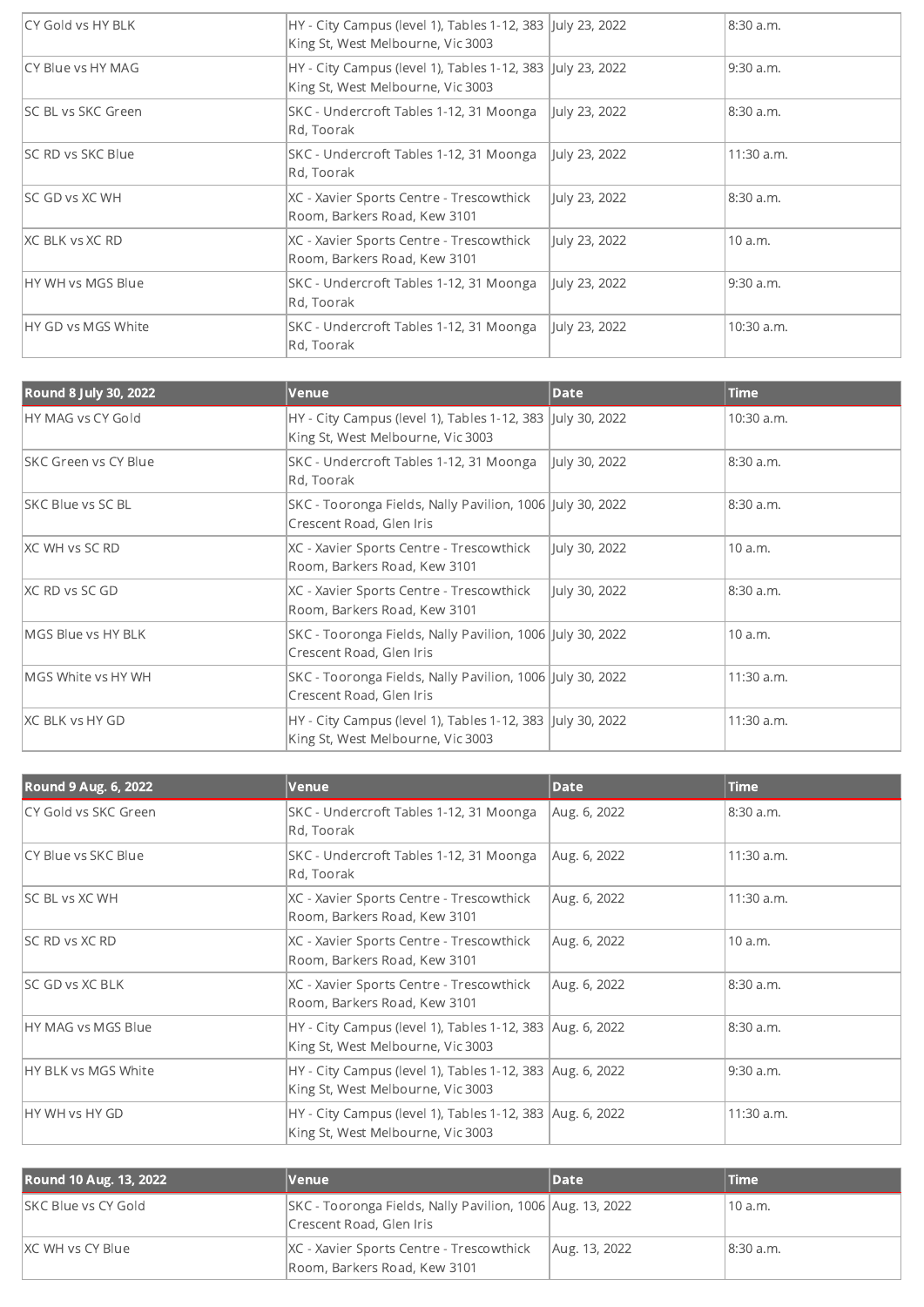| XC RD vs SC BL              | XC - Xavier Sports Centre - Trescowthick<br>Room, Barkers Road, Kew 3101                          | Aug. 13, 2022 | 10a.m.     |
|-----------------------------|---------------------------------------------------------------------------------------------------|---------------|------------|
| <b>IXC BLK vs SC RD</b>     | XC - Xavier Sports Centre - Trescowthick<br>Room, Barkers Road, Kew 3101                          | Aug. 13, 2022 | 11:30 a.m. |
| MGS Blue vs SKC Green       | SKC - Tooronga Fields, Nally Pavilion, 1006 Aug. 13, 2022<br>Crescent Road, Glen Iris             |               | 8:30 a.m.  |
| <b>IMGS White vs HY MAG</b> | HY - City Campus (level 1), Tables 1-12, 383 Aug. 13, 2022<br>King St, West Melbourne, Vic 3003   |               | 9:30 a.m.  |
| <b>SC GD vs HY BLK</b>      | HY - City Campus (level 1), Tables 1-12, 383 Aug. 13, 2022<br>King St, West Melbourne, Vic 3003   |               | 11:30 a.m. |
| <b>HY GD vs HY WH</b>       | HY - City Campus (level 1), Tables 1-12, 383   Aug. 13, 2022<br>King St, West Melbourne, Vic 3003 |               | 10:30 a.m. |

Bye Match cancelled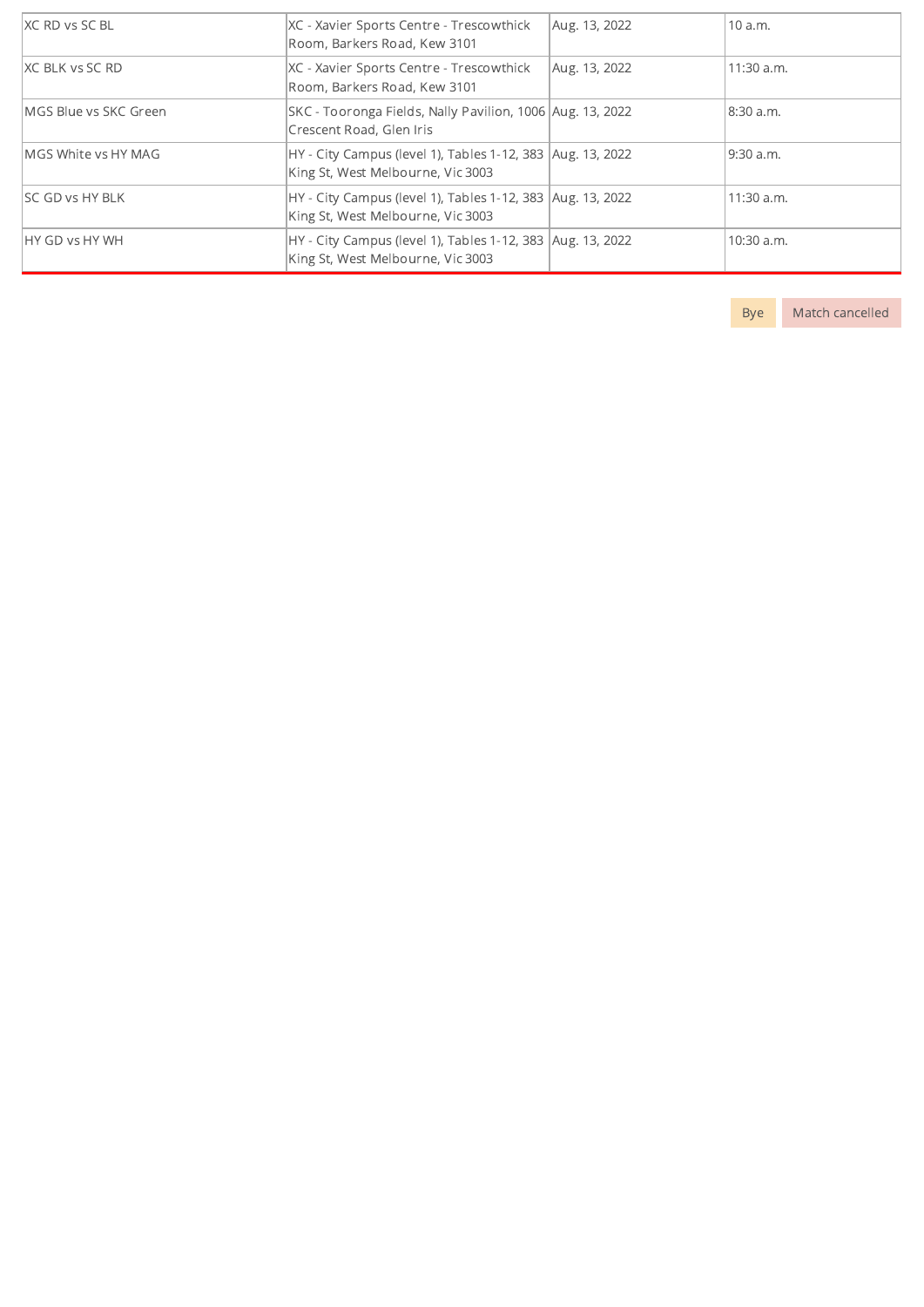## APS Winter Team Sport - 2022 Table Tennis (WTS) Winter Open (2)

| <b>Round 1 May 7, 2022</b>   | Venue                                                                                           | <b>Date</b> | <b>Time</b>  |
|------------------------------|-------------------------------------------------------------------------------------------------|-------------|--------------|
| CY Gold vs MGS Blue          | SKC - Tooronga Fields, Nally Pavilion, 1006 May 7, 2022<br>Crescent Road, Glen Iris             |             | 10 a.m.      |
| <b>SKC Gold vs MGS White</b> | SKC - Tooronga Fields, Nally Pavilion, 1006 May 7, 2022<br>Crescent Road, Glen Iris             |             | 8:30 a.m.    |
| ISKC White vs                | SKC - Undercroft Tables 1-12, 31 Moonga<br>Rd, Toorak                                           | May 7, 2022 | $11:30$ a.m. |
| <b>ISKC Black vs HY WH</b>   | SKC - Tooronga Fields, Nally Pavilion, 1006 May 7, 2022<br>Crescent Road, Glen Iris             |             | 11:30 a.m.   |
| HY Yr10 vs HY BLK            | HY - City Campus (level 1), Tables 1-12, 383   May 7, 2022<br>King St, West Melbourne, Vic 3003 |             | 8:30a.m.     |
| IHY Yr9 vs HY MAG            | HY - City Campus (level 1), Tables 1-12, 383   May 7, 2022<br>King St, West Melbourne, Vic 3003 |             | 11:30 a.m.   |
| Bye: CY Blue                 |                                                                                                 |             |              |

| Round 2 May 14, 2022        | Venue                                                                                          | <b>Date</b>  | <b>Time</b>  |
|-----------------------------|------------------------------------------------------------------------------------------------|--------------|--------------|
| <b>IMGS Blue vs CY Blue</b> | SKC - Tooronga Fields, Nally Pavilion, 1006 May 14, 2022<br>Crescent Road, Glen Iris           |              | $11:30$ a.m. |
| MGS White vs CY Gold        | SKC - Tooronga Fields, Nally Pavilion, 1006 May 14, 2022<br>Crescent Road, Glen Iris           |              | 10 a.m.      |
| lys SKC Gold                | SKC - Tooronga Fields, Nally Pavilion, 1006 May 14, 2022<br>Crescent Road, Glen Iris           |              | 8:30 a.m.    |
| <b>IHY WH vs SKC White</b>  | SKC - Undercroft Tables 1-12, 31 Moonga<br>Rd, Toorak                                          | May 14, 2022 | 8:30 a.m.    |
| <b>HY BLK vs SKC Black</b>  | SKC - Undercroft Tables 1-12, 31 Moonga<br>Rd, Toorak                                          | May 14, 2022 | 11:30 a.m.   |
| <b>IHY MAG vs HY Yr10</b>   | HY - City Campus (level 1), Tables 1-12, 383 May 14, 2022<br>King St, West Melbourne, Vic 3003 |              | 11:30 a.m.   |
| Bye: HY Yr9                 |                                                                                                |              |              |

| <b>Round 3 May 21, 2022</b> | Venue                                                                                          | Date         | <b>Time</b>        |
|-----------------------------|------------------------------------------------------------------------------------------------|--------------|--------------------|
| ICY Blue vs MGS White       | SKC - Tooronga Fields, Nally Pavilion, 1006 May 21, 2022<br>Crescent Road, Glen Iris           |              | 11:30 a.m.         |
| <del>CY Gold vs</del>       | SKC - Tooronga Fields, Nally Pavilion, 1006 May 21, 2022<br><b>Crescent Road, Glen Iris</b>    |              | <del>10 a.m.</del> |
| ISKC Gold vs HY WH          | SKC - Undercroft Tables 1-12, 31 Moonga<br>Rd, Toorak                                          | May 21, 2022 | 8:30a.m.           |
| <b>ISKC White vs HY BLK</b> | SKC - Undercroft Tables 1-12, 31 Moonga<br>Rd, Toorak                                          | May 21, 2022 | $11:30$ a.m.       |
| <b>ISKC Black vs HY MAG</b> | SKC - Tooronga Fields, Nally Pavilion, 1006 May 21, 2022<br>Crescent Road, Glen Iris           |              | 8:30 a.m.          |
| HY Yr10 vs HY Yr9           | HY - City Campus (level 1), Tables 1-12, 383 May 21, 2022<br>King St, West Melbourne, Vic 3003 |              | $11:30$ a.m.       |
| Bye: MGS Blue               |                                                                                                |              |                    |

| <b>Round 4 May 28, 2022</b> | Venue                                                                                     | Date         | Time      |
|-----------------------------|-------------------------------------------------------------------------------------------|--------------|-----------|
| HY Yr10 vs CY Blue          | SKC Tooronga Fields, Nally Pavilion, 1006 May 28, 2022<br><b>Crescent Road, Glen Iris</b> |              | 40a.m.    |
| IHY WH vs CY Gold           | SKC - Tooronga Fields, Nally Pavilion, 1006 May 28, 2022<br>Crescent Road, Glen Iris      |              | 10a.m.    |
| IHY BLK vs SKC Gold         | SKC - Undercroft Tables 1-12, 31 Moonga<br>Rd, Toorak                                     | May 28, 2022 | 8:30 a.m. |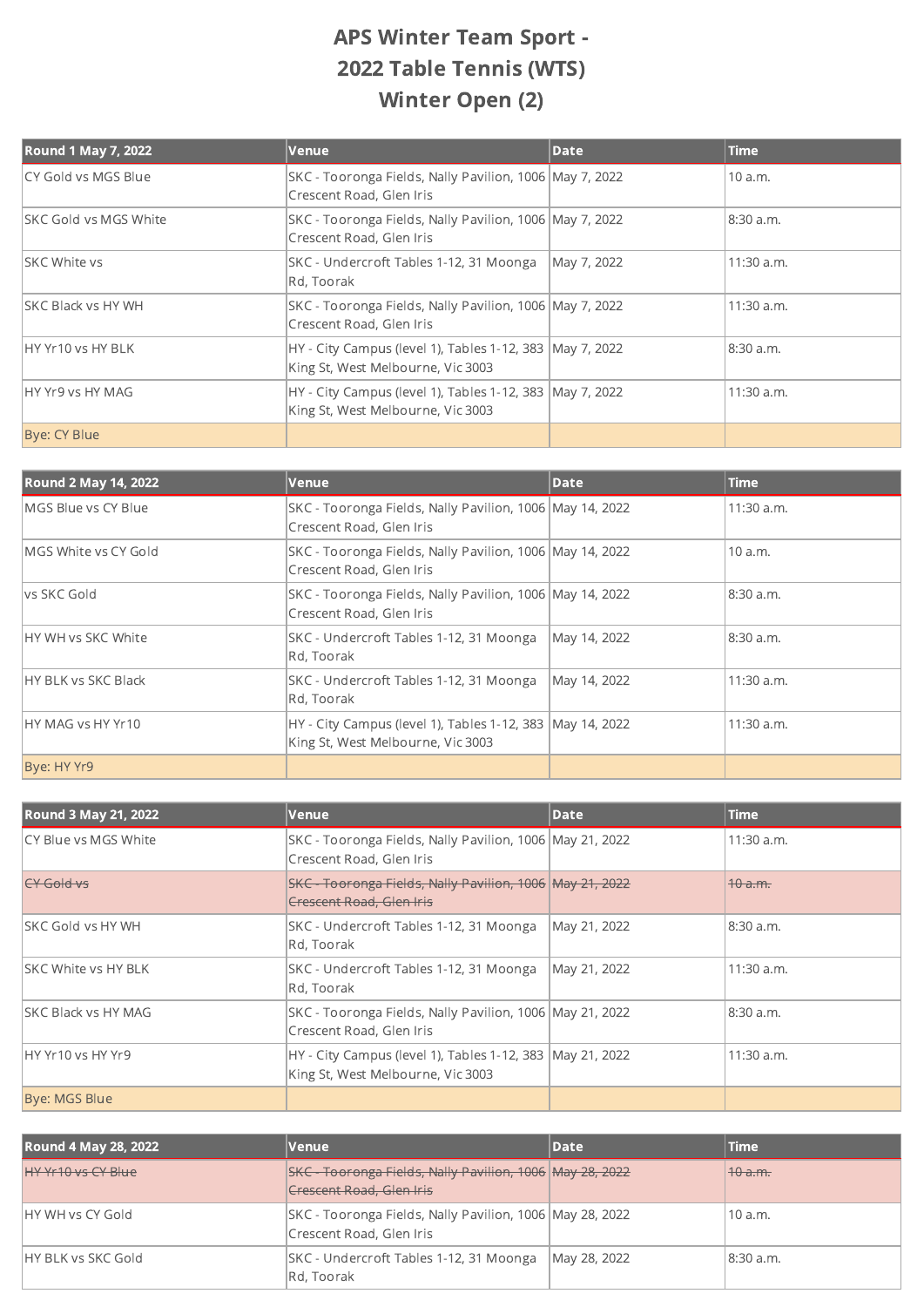| IHY MAG vs SKC White  | SKC - Undercroft Tables 1-12, 31 Moonga<br>Rd, Toorak                                | May 28, 2022 | 10:30 a.m.   |
|-----------------------|--------------------------------------------------------------------------------------|--------------|--------------|
| HY Yr9 vs SKC Black   | SKC - Tooronga Fields, Nally Pavilion, 1006 May 28, 2022<br>Crescent Road, Glen Iris |              | 18:30 a.m.   |
| MGS Blue vs MGS White | SKC - Undercroft Tables 1-12, 31 Moonga<br>Rd, Toorak                                | May 28, 2022 | $11:30$ a.m. |

| <b>Round 5 June 4, 2022</b>   | Venue                                                                                          | <b>Date</b>  | Time         |
|-------------------------------|------------------------------------------------------------------------------------------------|--------------|--------------|
| ICY Blue vs HY WH             | SKC - Tooronga Fields, Nally Pavilion, 1006 June 4, 2022<br>Crescent Road, Glen Iris           |              | 10 a.m.      |
| CY Gold vs HY BLK             | SKC - Tooronga Fields, Nally Pavilion, 1006 June 4, 2022<br>Crescent Road, Glen Iris           |              | $11:30$ a.m. |
| <b>ISKC Gold vs HY MAG</b>    | SKC - Tooronga Fields, Nally Pavilion, 1006 June 4, 2022<br>Crescent Road, Glen Iris           |              | 8:30 a.m.    |
| <b>SKC White vs HY Yr9</b>    | SKC - Undercroft Tables 1-12, 31 Moonga<br>Rd, Toorak                                          | lune 4, 2022 | $10:30$ a.m. |
| <b>ISKC Black vs MGS Blue</b> | SKC - Undercroft Tables 1-12, 31 Moonga<br>Rd, Toorak                                          | June 4, 2022 | 11:30 a.m.   |
| HY Yr10 vs MGS White          | HY - City Campus (level 1), Tables 1-12, 383 June 4, 2022<br>King St, West Melbourne, Vic 3003 |              | 11:30 a.m.   |

| <b>Round 6 June 18, 2022</b> | Venue                                                                                           | Date          | <b>Time</b>        |
|------------------------------|-------------------------------------------------------------------------------------------------|---------------|--------------------|
| <b>HY BLK vs CY Blue</b>     | SKC - Tooronga Fields, Nally Pavilion, 1006 June 18, 2022<br>Crescent Road, Glen Iris           |               | $11:30$ a.m.       |
| HY MAG vs CY Gold            | SKC - Undercroft Tables 1-12, 31 Moonga<br>Rd, Toorak                                           | June 18, 2022 | $10:30$ a.m.       |
| <b>HY Yr9 vs SKC Gold</b>    | SKC - Tooronga Fields, Nally Pavilion, 1006 June 18, 2022<br><b>Crescent Road, Glen Iris</b>    |               | <del>10 a.m.</del> |
| HY Yr10 vs SKC White         | SKC - Tooronga Fields, Nally Pavilion, 1006 June 18, 2022<br>Crescent Road, Glen Iris           |               | 8:30 a.m.          |
| <b>IMGS Blue vs HY WH</b>    | HY - City Campus (level 1), Tables 1-12, 383 June 18, 2022<br>King St, West Melbourne, Vic 3003 |               | 9:30 a.m.          |
| MGS White vs SKC Black       | HY - City Campus (level 1), Tables 1-12, 383 June 18, 2022<br>King St, West Melbourne, Vic 3003 |               | 8:30 a.m.          |

| Round 7 July 23, 2022          | Venue                                                                                           | <b>Date</b> | <b>Time</b> |
|--------------------------------|-------------------------------------------------------------------------------------------------|-------------|-------------|
| ICY Blue vs HY MAG             | HY - City Campus (level 1), Tables 1-12, 383 July 23, 2022<br>King St, West Melbourne, Vic 3003 |             | 10:30 a.m.  |
| CY Gold vs HY Yr9              | HY - City Campus (level 1), Tables 1-12, 383 July 23, 2022<br>King St, West Melbourne, Vic 3003 |             | 11:30 a.m.  |
| <b>ISKC Gold vs HY Yr10</b>    | SKC - Tooronga Fields, Nally Pavilion, 1006 July 23, 2022<br>Crescent Road, Glen Iris           |             | 8:30 a.m.   |
| <b>ISKC White vs SKC Black</b> | SKC - Tooronga Fields, Nally Pavilion, 1006 July 23, 2022<br>Crescent Road, Glen Iris           |             | 10 a.m.     |
| HY BLK vs MGS Blue             | SKC - Tooronga Fields, Nally Pavilion, 1006 July 23, 2022<br>Crescent Road, Glen Iris           |             | 11:30 a.m.  |
| HY WH vs MGS White             | HY - City Campus (level 1), Tables 1-12, 383 July 23, 2022<br>King St, West Melbourne, Vic 3003 |             | 12:30 p.m.  |

| Round 8 July 30, 2022      | Venue                                                                                           | Date          | <b>Time</b>  |
|----------------------------|-------------------------------------------------------------------------------------------------|---------------|--------------|
| HY Yr9 ys CY Blue          | HY - City Campus (level 1), Tables 1-12, 383 July 30, 2022<br>King St, West Melbourne, Vic 3003 |               | 8:30 a.m.    |
| HY Yr10 vs CY Gold         | HY - City Campus (level 1), Tables 1-12, 383 July 30, 2022<br>King St, West Melbourne, Vic 3003 |               | l 9:30 a.m.  |
| ISKC Black vs SKC Gold     | SKC - Undercroft Tables 1-12, 31 Moonga<br>Rd, Toorak                                           | July 30, 2022 | $11:30$ a.m. |
| <b>IMGS Blue vs HY MAG</b> | SKC - Undercroft Tables 1-12, 31 Moonga<br>Rd, Toorak                                           | July 30, 2022 | 12:30 p.m.   |